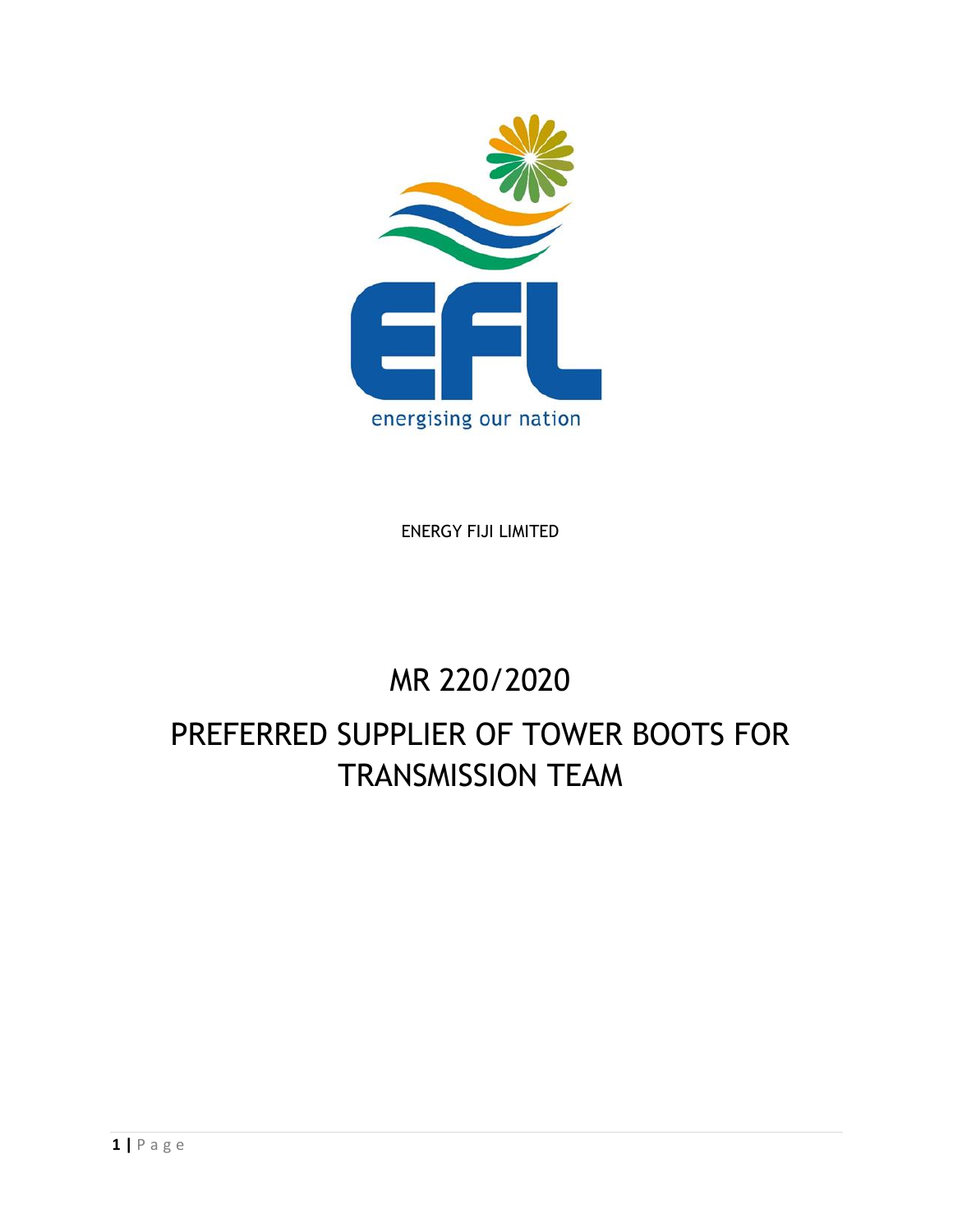# **Section 1: Instructions to Bidders**

| 1. Scope of Bid                                                      | Energy Fiji Limited (hereinafter referred to as "the purchaser"),<br>wishes to receive bids for Preferred Supplier of Tower Boots for<br>Transmission Team as specified in these bidding documents<br>(hereinafter referred to as "Tower Boots"). |
|----------------------------------------------------------------------|---------------------------------------------------------------------------------------------------------------------------------------------------------------------------------------------------------------------------------------------------|
| 2. Eligible Bidders                                                  | This Invitation to Bid is open to bidders who have sound financial<br>background and have previous experience in handling such<br>projects.                                                                                                       |
|                                                                      | Bidders shall provide such evidence of their continued eligibility<br>satisfactory to the purchaser as the purchaser shall reasonably<br>request.                                                                                                 |
|                                                                      | Bidders shall not be under a declaration of ineligibility for<br>corrupt or fraudulent.                                                                                                                                                           |
| 3. Eligible<br>Materials,<br><b>Equipment and</b><br><b>Services</b> | Tower Boots to be supplied under the Contract shall have their<br>origin from reputable companies.                                                                                                                                                |
| 4. Qualification of<br>the Bidder                                    | To be qualified for award of Contract, bidders shall submit<br>proposals regarding resourcing which shall be provided in<br>sufficient detail to confirm the bidder's capability to fulfill the<br>contract.                                      |
| 5. Cost of Bidding<br>6. Sealing and                                 | The bidder shall bear all costs associated with the preparation<br>and submission of its bid and the Purchaser will in no case be<br>responsible or liable for those costs.<br>The bidder shall furnish and submit 2 Original copies of the bid.  |
| <b>Marking of Bids</b>                                               | The inner and outer envelopes shall be addressed to the<br>purchaser at the following address:                                                                                                                                                    |
|                                                                      | Mr. Jitendra Reddy,<br>Acting Unit Leader Strategic Procurement, Inventories and<br>Properties<br>Supply Chain Office,<br>2 Marlow Street, Private Mail Bag,<br>Suva<br>or email: JReddy@efl.com.fj<br>And<br>bear the following identification:  |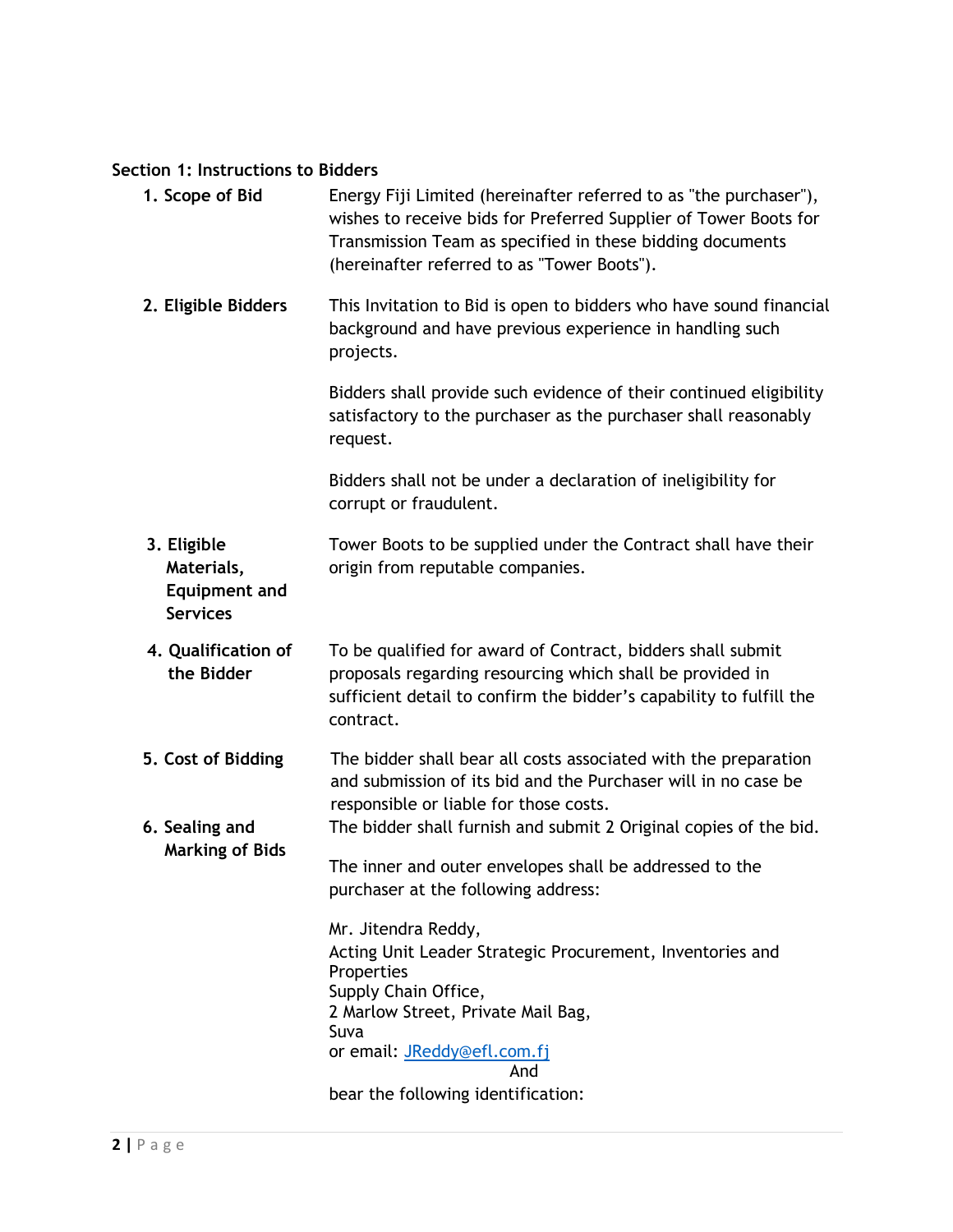- Bid for: Preferred supplier for Tower Boots for Transmission Team.
- Bid Tender Number: MR 220/2020
- DO NOT OPEN BEFORE (Wednesday, 30 September 2020).
- **7. Deadline for Submission of Bids** Bids must be received by the purchaser at the address specified above no later than 1600 hours (Fiji Time) (Wednesday, 30/09/2020). The purchaser may, at its discretion, extend the deadline for submission of bids by issuing an addendum, in which case all rights and obligations of the purchaser and the bidders previously subject to the original deadline will thereafter be subject to the deadlines extended. **8. Late Bids** Any bid received by the purchaser after the deadline for submission of bids prescribed will be rejected and returned unopened to the bidder. **9. Modification and Withdrawal of Bids** The bidder may modify or withdraw its bid after bid submission, provided that written notice of the modification or withdrawal is received by the Purchaser prior to the deadline for submission of bids. The bidder's modification or withdrawal notice shall be prepared, sealed, marked and delivered, with the outer and inner envelopes additionally marked "MODIFICATION" or "WITHDRAWAL", as appropriate. A withdrawal notice may also be sent by fax but must be followed by a signed confirmation copy. No bid may be modified by the bidder after the deadline for submission of bids. **10. Purchaser's Right to Accept any Bid and to Reject any or all Bids** The Purchaser reserves the right to accept or reject any bid, and to annul the bidding process and reject all bids, at any time prior to award of Contract, without thereby incurring any liability to the affected bidder or bidders or any obligation to inform the affected bidder or bidders of the grounds for the Purchaser's action. **11.Notification of Award** Prior to expiration of the period of bid validity prescribed by the Purchaser, the Purchaser will notify the successful bidder by fax/email, confirmed by registered letter, that its bid has been accepted. This letter (hereinafter and in the Conditions of Contract called the "Letter of Acceptance") shall name the sum which the Purchaser will pay the Contractor in consideration of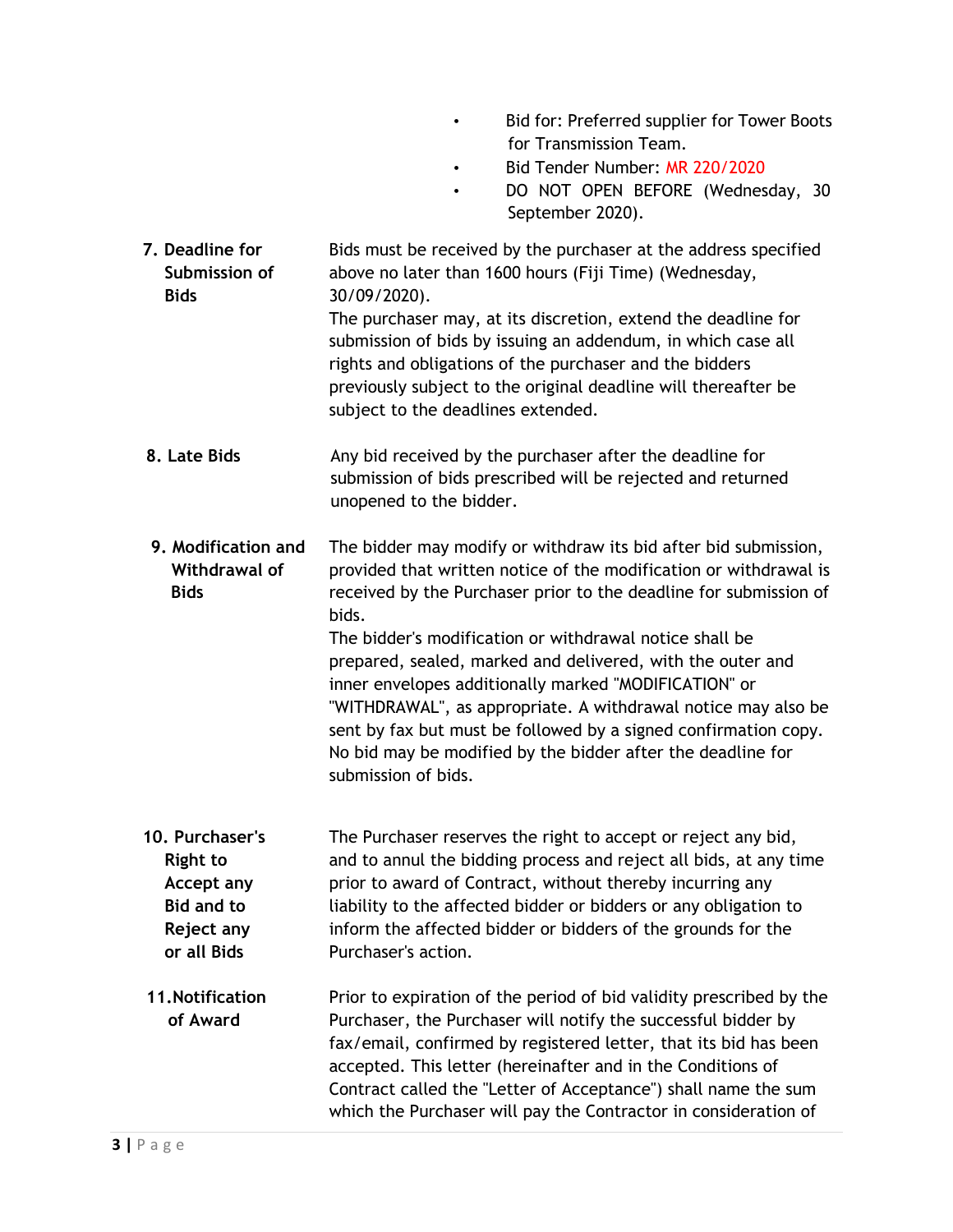|                                                         | the execution, completion and maintenance of the Works by the<br>Contractor as prescribed by the Contract (hereinafter and in the<br>Conditions of Contract called "the Contract Price").                                                                                                                                                                                                                                                                                            |  |  |
|---------------------------------------------------------|--------------------------------------------------------------------------------------------------------------------------------------------------------------------------------------------------------------------------------------------------------------------------------------------------------------------------------------------------------------------------------------------------------------------------------------------------------------------------------------|--|--|
|                                                         | The notification of award will constitute the formation of the<br>Contract.                                                                                                                                                                                                                                                                                                                                                                                                          |  |  |
|                                                         | Upon the furnishing by the successful bidder of a performance<br>security, the Purchaser will promptly notify the other bidders<br>that their bids have been unsuccessful.                                                                                                                                                                                                                                                                                                           |  |  |
| 12. Signing of<br>Contract<br>Agreement                 | At the same time that he notifies the successful bidder that its<br>bid has been accepted, the Purchaser will send the bidder the<br>Form of Contract Agreement provided in the bidding documents,<br>incorporating all agreements between the parties.                                                                                                                                                                                                                              |  |  |
|                                                         | Within 7 days of receipt of the Form of Agreement, the<br>successful bidder shall sign the Form and return it to the<br>Purchaser.                                                                                                                                                                                                                                                                                                                                                   |  |  |
| 13. Corrupt or<br><b>Fraudulent</b><br><b>Practices</b> | The Purchaser requires that the Contractor observe the highest<br>standard of ethics during the procurement and execution of such<br>contracts. In Pursuance of this policy, the Purchaser:                                                                                                                                                                                                                                                                                          |  |  |
|                                                         | defines, for the purposes of this provision, the terms set<br>(a)<br>forth below as follows:                                                                                                                                                                                                                                                                                                                                                                                         |  |  |
|                                                         | (i) "corrupt practice" means behavior on the part of<br>officials in the public or private sectors by which they<br>improperly and unlawfully enrich themselves and/or<br>those close to them, or induce others to do so, by<br>misusing the position in which they are placed, and it<br>includes the offering, giving, receiving or soliciting of<br>anything of value to influence the action of any such<br>official in the procurement process or in contract<br>execution; and |  |  |
|                                                         | (ii) "fraudulent practice" means a misrepresentation of<br>facts in order to influence a procurement process or<br>the execution of a contract to the detriment of the<br>Purchaser, and includes collusive practice among<br>bidders (prior to or after bid submission) designed to<br>establish bid prices at artificial non-competitive levels                                                                                                                                    |  |  |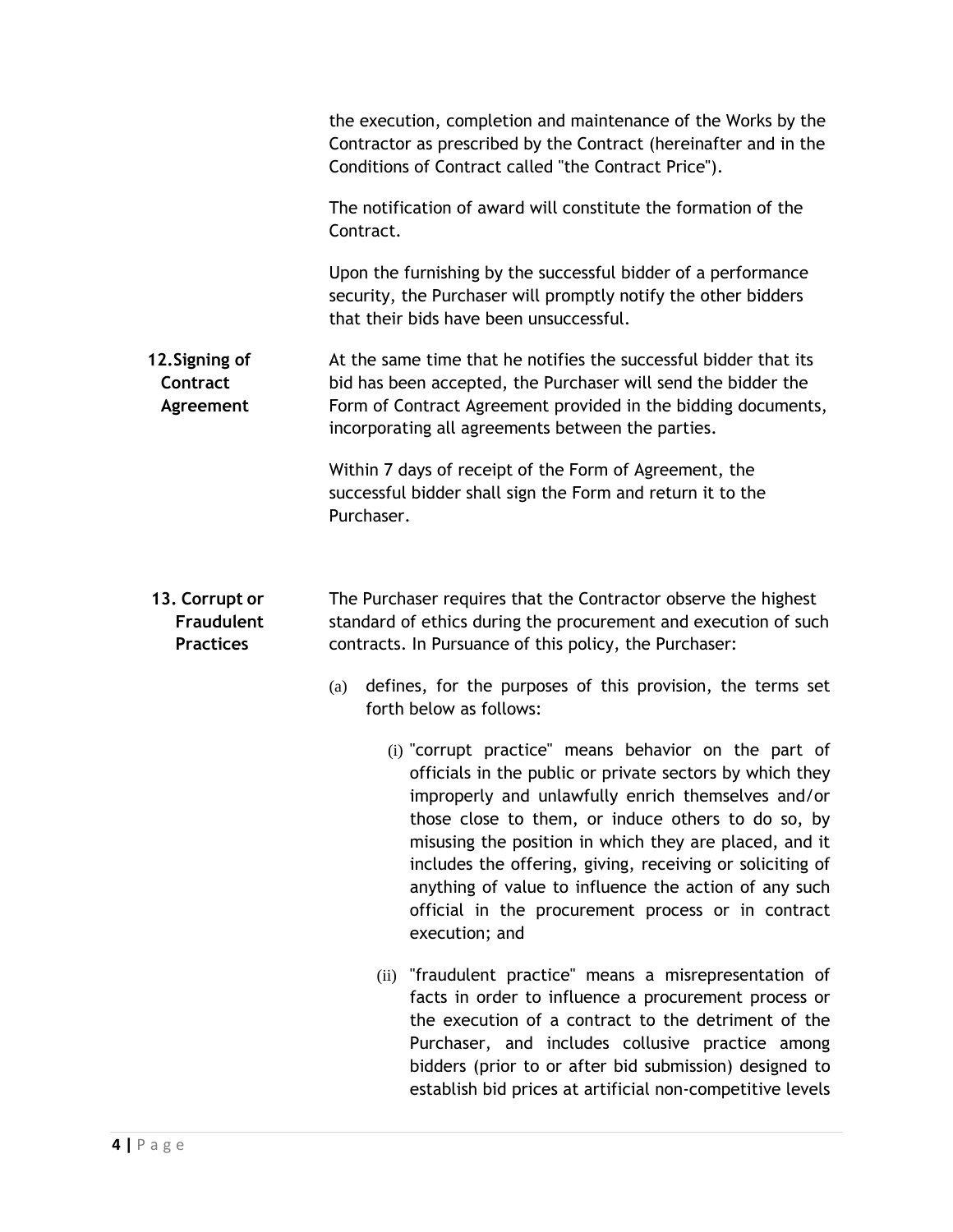and to deprive the Purchaser of the benefits of free and open competition;

(b) Will reject a proposal for award if it determines that the bidder recommended for award has engaged in corrupt or fraudulent practices in competing for the contract in question.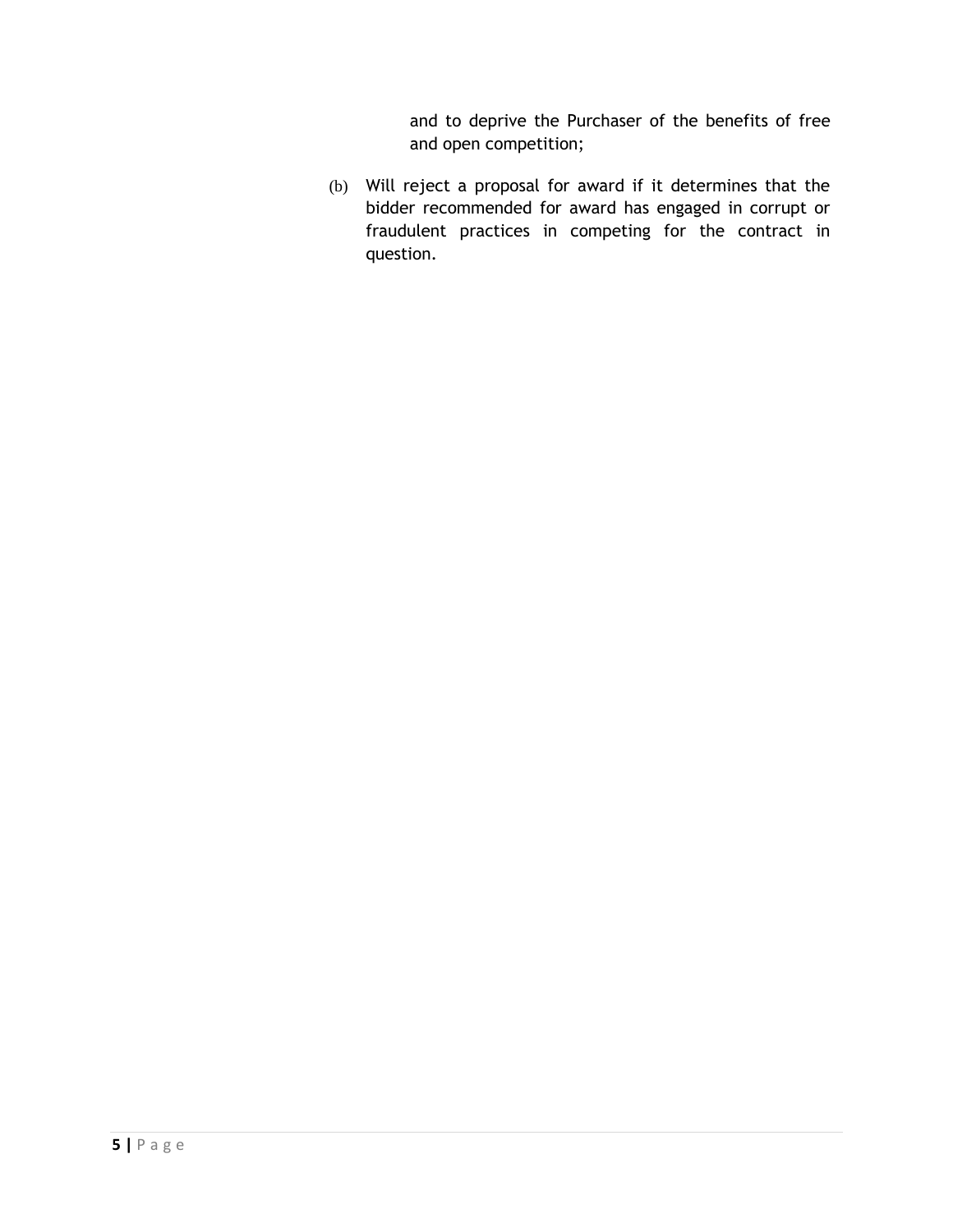# 2.0 Introduction

Energy Fiji Limited (EFL) is requesting bids from Interested Suppliers to supply tower boots to EFL's Kinoya and Navutu Depot's. This tender is to purchase quality, durable and reliable Tower Boots for the Transmission Team. The bidder's proposal shall address all specification and provide sufficient information and supporting documentation in order to determine compliance.

# 2.1 Technical Specification

| <b>No</b>      | Specification       | Requirement                                       | <b>Bidder's Response</b> |
|----------------|---------------------|---------------------------------------------------|--------------------------|
| 1              | <b>Steel Toe</b>    | Safety footwear should have a protective toe cap  |                          |
|                | Caps                | to provide adequate protection against injury.    |                          |
|                |                     |                                                   |                          |
|                |                     | Steel provides maximum protection against         |                          |
|                |                     | impact and penetration as per AS/NZS 2210.3       |                          |
|                |                     | and ISO 20345 and provides extra cushion.         |                          |
|                |                     | This should be broad fitting 200 Joule impact     |                          |
|                |                     | resistant Type 1 steel.                           |                          |
| $\overline{2}$ | Electrical          | Safety footwear to have electrical hazard and     |                          |
|                | <b>Shock Hazard</b> | properly insulated properties to provide          |                          |
|                | Resistance          | greatest protection against electrical shock. It  |                          |
|                |                     | shall be tested according to AS/NZS 2210.2 and    |                          |
|                |                     | EN 50321.                                         |                          |
| $\overline{3}$ | Non-Metallic        | Safety footwear to have composite textile         |                          |
|                | Penetration         | insoles capable of resisting perforation by nails |                          |
|                | Resistant           | and other objects.                                |                          |
|                |                     |                                                   |                          |
|                |                     | Footwear to be made with a PS4 insole and to      |                          |
|                |                     | have a level of penetration exceeding 1200N       |                          |
|                |                     | (approx 120kg) conforming to AS/NZS               |                          |
|                |                     | 2210.2 and must provide greater flexibility       |                          |
|                |                     | and comfort due to its non-metallic features.     |                          |
| $\overline{4}$ | Slip                | Sole of the safety footwear has to be tested and  |                          |
|                | Resistance          | deemed compliant to the relevant standard         |                          |
|                |                     | regarding the Slip resistance for each soil type  |                          |
|                |                     | and on tower members under the AS/NZS 2210.3.     |                          |
|                |                     | Heavy duty, self-cleaning tread designed to       |                          |
|                |                     | enhance stability and slip resistance underfoot   |                          |
|                |                     | in muddy and rugged conditions.                   |                          |
|                |                     |                                                   |                          |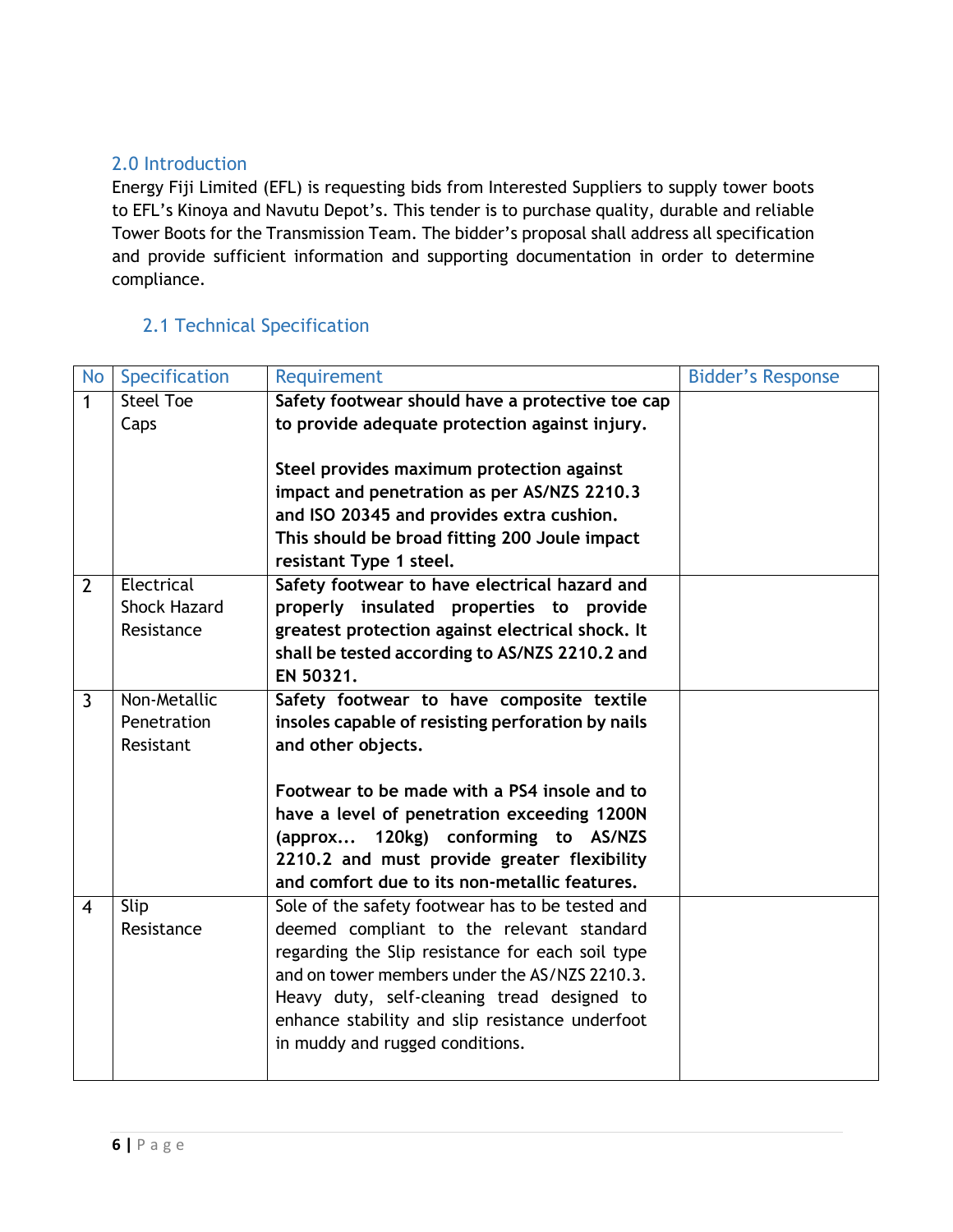|                |                                            | Enhanced safety by reduced risk of slips, trips and                                                                                                                                                                                                                                                          |  |
|----------------|--------------------------------------------|--------------------------------------------------------------------------------------------------------------------------------------------------------------------------------------------------------------------------------------------------------------------------------------------------------------|--|
|                |                                            | ankle-roll, and increased toe cap protection.                                                                                                                                                                                                                                                                |  |
| 5              | Water<br>Resistant                         | Premium leather treated to provide extra water<br>resistance. It should be suitable for wet and                                                                                                                                                                                                              |  |
|                | Leather                                    | moist conditions due to mainly tower works.                                                                                                                                                                                                                                                                  |  |
| 6              | Sole<br>Resistance                         | Resistance to most chemicals found underfoot<br>(Oil, Acids/Alkalis). All terrain dual density<br>soling technology.                                                                                                                                                                                         |  |
| $\overline{7}$ | Heat<br>Resistance                         | Sole is heat resistance to temperatures up to at<br>least 140/300 degrees Celsius with heavy<br>stitching across all critical seams for increased<br>strength.                                                                                                                                               |  |
| 8              | Cool Max<br>Lining                         | To absorb moisture and odor for optimum<br>freshness and hygiene.                                                                                                                                                                                                                                            |  |
| 9              | Cushion<br>Core/Comfort<br>Cushion         | To absorb energy at the heels and disperses it<br>provides rebound at the front of your foot.                                                                                                                                                                                                                |  |
| 10             | Tough<br>Outsole/<br>Cushioning<br>midsole | Tough outsole with deep self-cleaning tread<br>patterns and providing traction and stability<br>when required. Cushioning mid sole with<br>lightweight absorbing.                                                                                                                                            |  |
| 11             | <b>ISO Certified</b>                       | <b>Provide ISO Certification</b>                                                                                                                                                                                                                                                                             |  |
| 12             | <b>Size</b>                                | Safety shoe should be wide and Extra-Wide fit<br>options. Standard wide-fit size 4-14 and sizes 8-11<br>in Extra-wide fit. Wide fit sole sizing minimise<br>excess toe space trip hazard, maximise surface area<br>grip contact and eliminate rub-zones and enhance<br>fit comfort.                          |  |
|                |                                            | Grip pf the safety shoe should be of Nitrile rubber<br>out-sole compound and multi-directional tread<br>design delivers maximum grip on all surfaces. Safety<br>shoe should have a unique 4 layer heel support<br>system which gives enhanced heel and lower leg<br>stability support to prevent ankle roll. |  |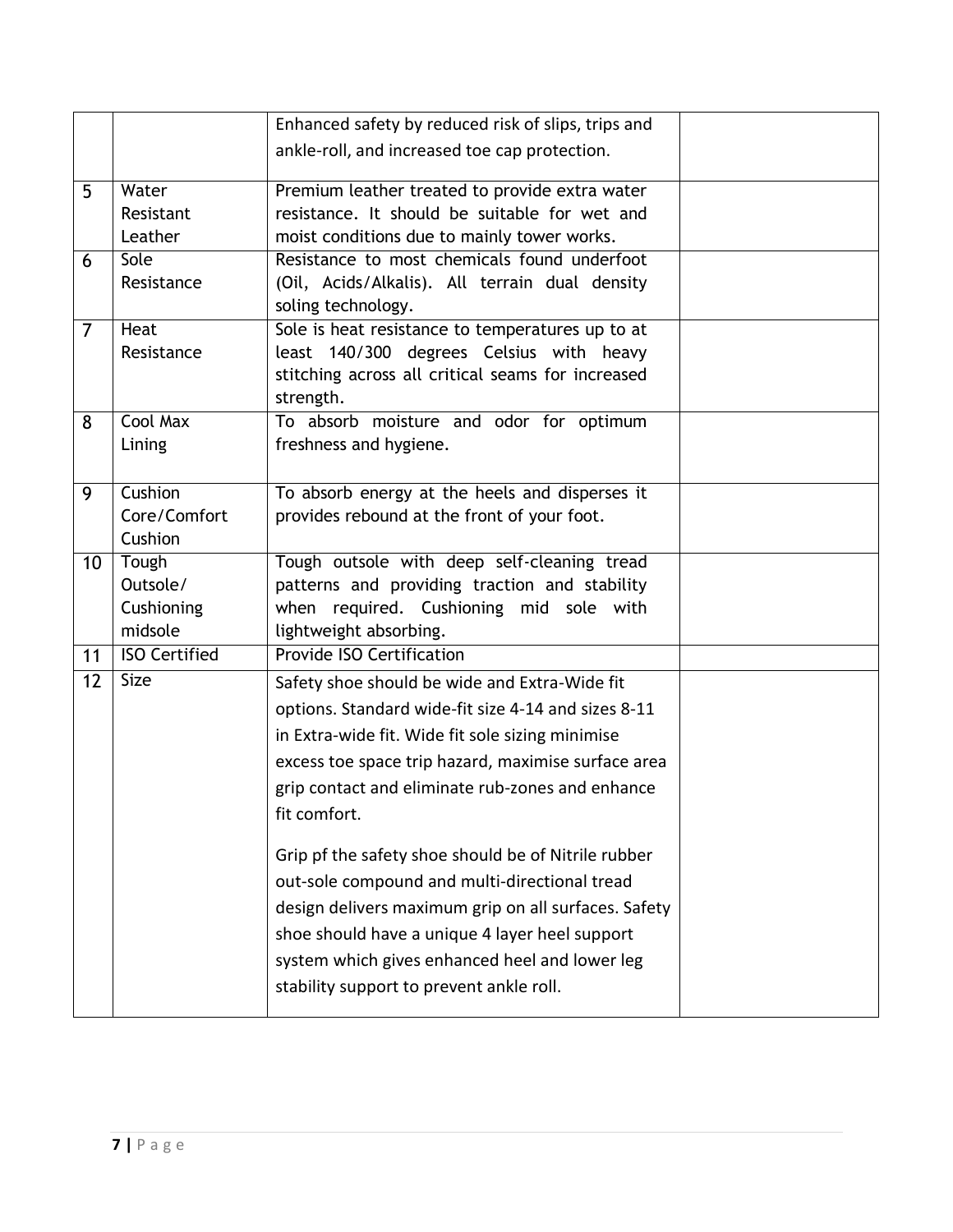#### 2.2 Delivery

The Tower boots to be delivered to EFL's Kinoya and Navutu Depot

2.3 Incoterms and Pricing

All pricing shall be done on Cost, Insurance and Freight (CIF) basis, delivered to Suva wharf, Fiji.

– Not Applicable to local bidders.

#### 2.4 Currency

All pricing shall be in either: US\$, AU\$, NZ\$, FJ\$.

#### 2.5 Validity The pricing shall be valid for 90 days.

#### 2.6 Stock Availability

Size of stock holding and ability to meet the required quantity.

#### 2.7 Warranty

The bidder must provide at least 3 years of Manufacturer's Warranty. If more than 3 units are faulty then EFL has the authority to disable the Contract

#### 3.0 Pricing Schedule

The Supplier shall submit the lump sum VIP price in Fijian currency to carry out the following works.

| Item           | <b>Description</b>                                         | Approximate Quantity<br>required for one year | <b>Unit Price</b> | <b>Total Price</b> |
|----------------|------------------------------------------------------------|-----------------------------------------------|-------------------|--------------------|
|                | Tower Boots for<br>Transmission<br>Team at Kinoya<br>Depot | 25                                            |                   |                    |
| $\overline{2}$ | Tower Boots for<br>Transmission<br>Team at Navutu<br>Depot | 25                                            |                   |                    |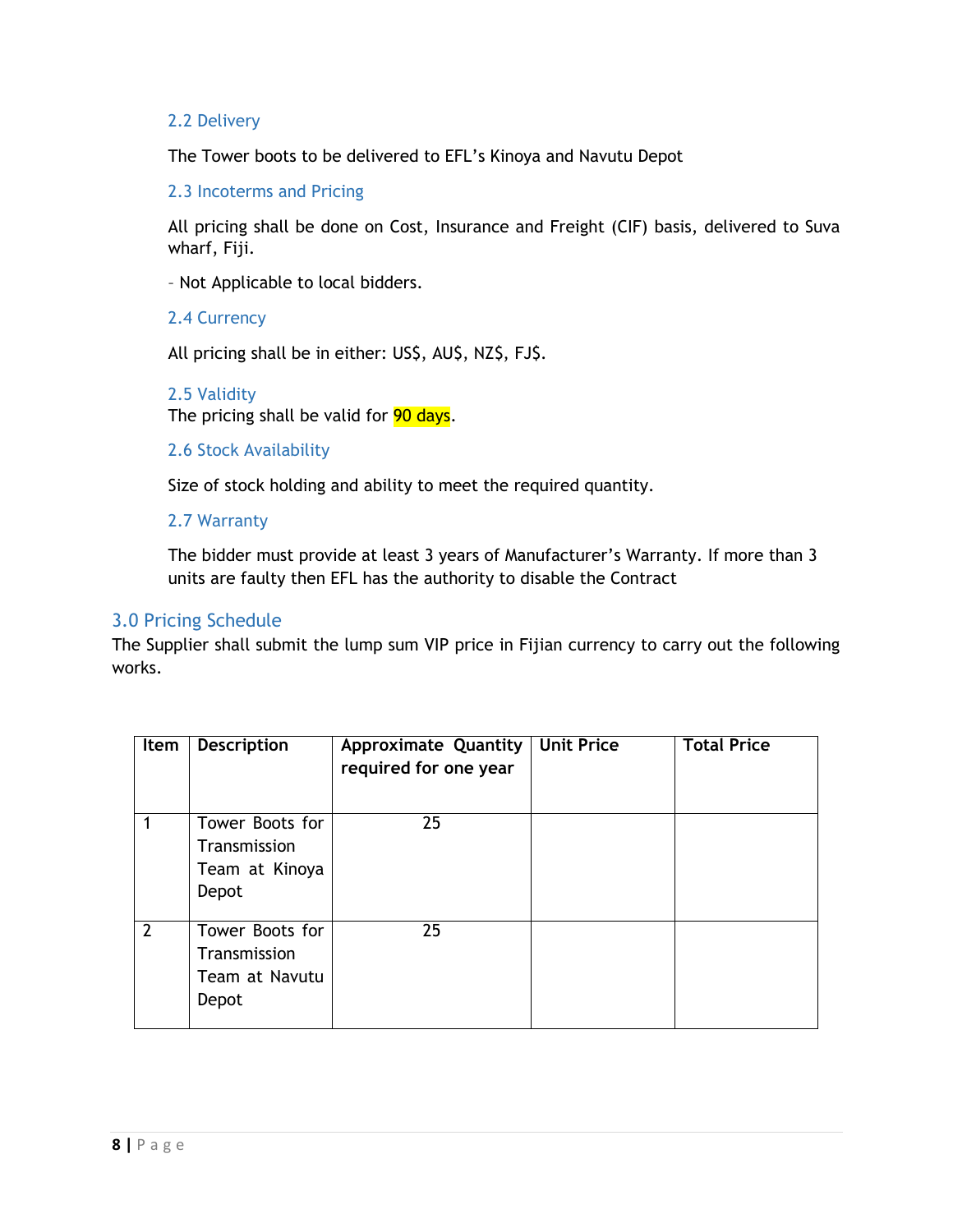# 6.0 Bidders Eligibility Details

#### 6.1 Registration & Other Information

The following information is required with the offer letter:

- 1. Registration details of the company.
- 2. Occupational Health & Safety Policy of the company.
- 3. Certificates and work experience of employees.
- 4. Valid FNPF Compliance Certificate.
- 5. Valid Tax Registration Details.
- 6. Tax Compliance Certificate

The tender bid may not be considered if the above information is not attached with the offer letter.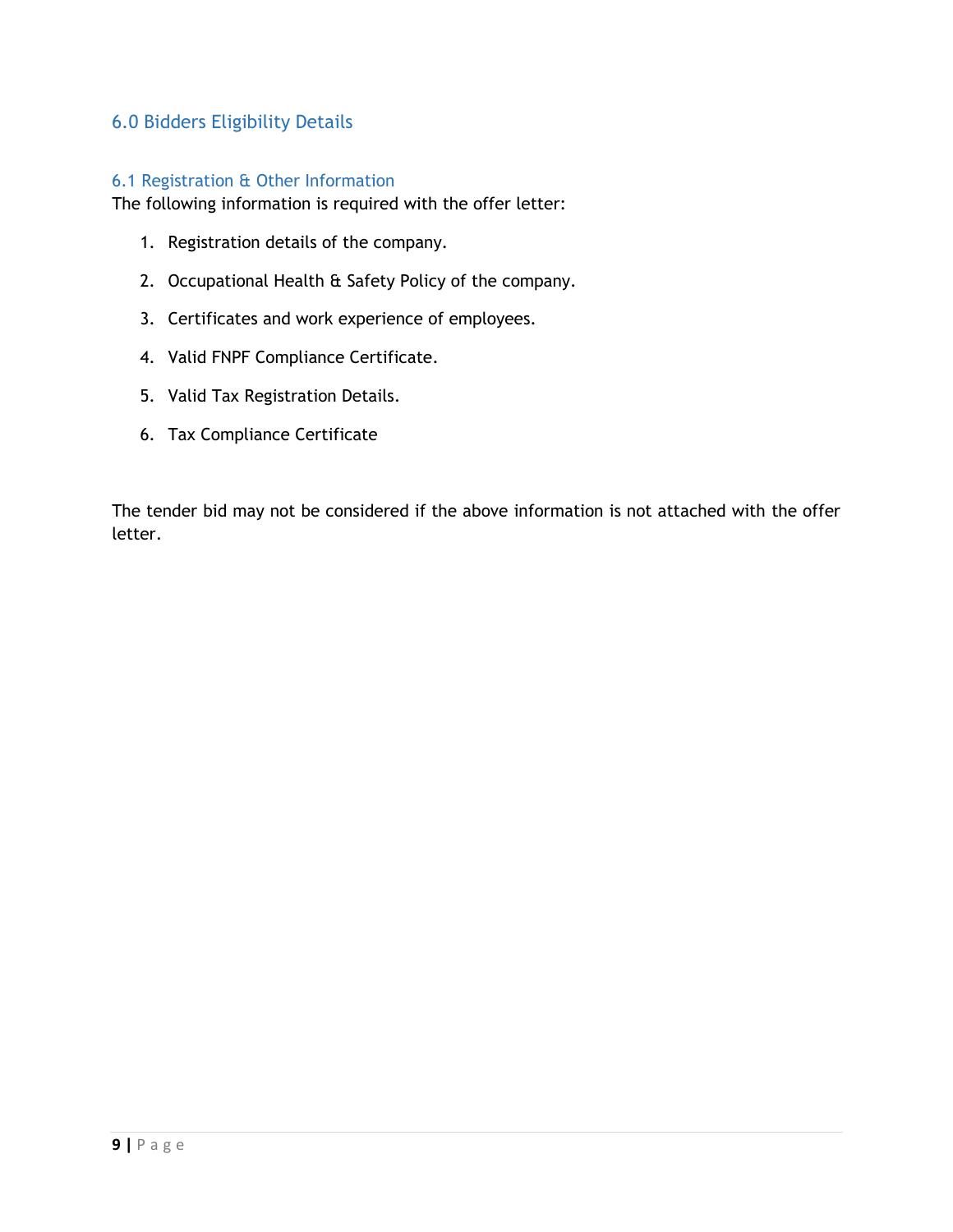# **TENDER SUBMISSION CHECK LIST**

| The Bidders must ensure that the details and documentation mention below must<br>submitted as part of their tender Bid |  |
|------------------------------------------------------------------------------------------------------------------------|--|
| Tender Number ______________                                                                                           |  |
|                                                                                                                        |  |
|                                                                                                                        |  |
| (Attach copy of Registration Certificate)                                                                              |  |
|                                                                                                                        |  |
|                                                                                                                        |  |
|                                                                                                                        |  |
|                                                                                                                        |  |
|                                                                                                                        |  |
|                                                                                                                        |  |
| 8. TIN Number:<br>(Attach copy of the VAT/TIN Registration Certificate - Local Bidders Only)                           |  |
| (Attach copy of the Business License)                                                                                  |  |
|                                                                                                                        |  |
| (For Local Bidders only)                                                                                               |  |
|                                                                                                                        |  |
| I declare that all the above information is                                                                            |  |
|                                                                                                                        |  |
|                                                                                                                        |  |
| Sign:                                                                                                                  |  |
|                                                                                                                        |  |